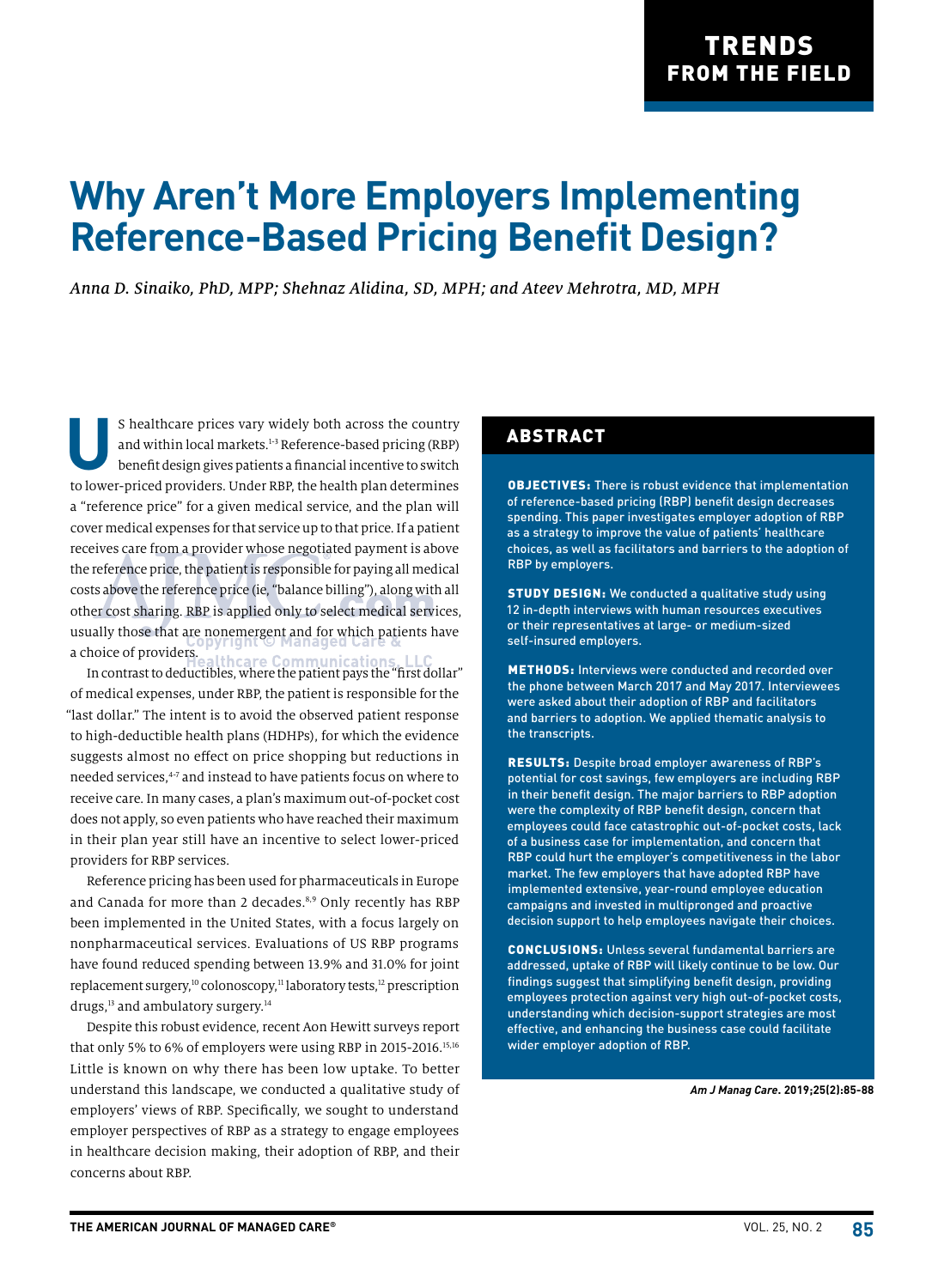#### **TRENDS FROM THE FIELD**

|  | <b>TABLE 1.</b> Quotations Illustrating Employer Perceptions About RBP Benefit Design and Its Adoption |
|--|--------------------------------------------------------------------------------------------------------|
|  |                                                                                                        |

|                             | <b>Representative Quotations</b>                                                                                                                                                                                                             |
|-----------------------------|----------------------------------------------------------------------------------------------------------------------------------------------------------------------------------------------------------------------------------------------|
| Perceptions<br>of RBP       | •"[RBP is] just another lever to help an employer control cost."<br>•"[RBP can] help steer our [employees] to make better healthcare<br>decisions with the same level of quality."<br>• "RBP would be a more nuanced way to bend the curve." |
| Employer adoption<br>of RBP | •"I don't think it has seen as much traction as I thought it would."<br>•"All my clients who have looked into it have ultimately decided not to do it."                                                                                      |

RBP indicates reference-based pricing.

Source: authors' analysis of qualitative interview data.

# DATA AND METHODS

We identified a convenience sample of 13 individuals across 12 organizations, including human resources executives at large self-insured employers (6 interviewees at 6 organizations) and representatives of consulting firms and purchasing coalitions who support employer health benefits decision making (7 interviewees at 6 organizations). Interviewees were selected because they had adopted  $(n = 4)$  or closely considered  $(n = 9)$  RBP for their organization or on behalf of other purchasers. Neither the proportion of employers who adopted RBP nor these opinions are intended to be representative of all self-insured employers; they are the perspectives of individuals who have considerable experience with employer-sponsored insurance purchasing and who have undertaken serious consideration of issues related to RBP programs.

We developed a semistructured interview guide with open-ended questions focused on 3 domains: (1) efforts to engage employees in their healthcare decision making, (2) perceptions of RBP as a strategy to steer patients to higher value among alternatives (eg, HDHPs, price transparency, narrow provider networks), and (3) facilitators and barriers to implementing RBP. For those who implemented RBP, we asked additional questions about the experience with RBP and lessons learned.

Telephone interviews were conducted from March 2017 to May 2017. They lasted between 30 and 45 minutes and were recorded and transcribed. We analyzed interview data using accepted methods for qualitative analysis.<sup>17</sup> We began with a preliminary set of deductive codes derived from the interview guide, but also allowed for inductive codes to emerge. We identified key themes characterizing employer perceptions of RBP, as well as facilitators and barriers to RBP adoption, and selected quotations to illustrate these themes. The Institutional Review Board at the Harvard T.H. Chan School of Public Health approved this study.

# RESULTS

Four key themes characterized employer perspectives on adoption of RBP: (1) Although cognizant of its potential, very few employers have implemented RBP; (2) There are concerns about the complexity of RBP, employee risk of catastrophic out-of-pocket costs, and need for significant communication and decision support; (3) The business case for RBP is not compelling; and (4) Adoption of

RBP may hinder retention of and competition for workers. A fuller description of each of these themes follows.

#### **Theme 1: Although Cognizant of Its Potential, Very Few Employers Have Implemented RBP**

There was universal agreement with the need to engage employees in their healthcare decision making as a component of a larger strategy to lower healthcare spending. All interviewees

believed that RBP could achieve cost savings, and several noted the potential to engage employees as well (see **Table 1** for illustrative quotes). However, adoption of RBP remains low. One representative comment was: "Reference pricing is more on the far end in terms of what employees and employers are actually doing." Key barriers to RBP adoption are captured in the remaining 3 themes.

#### **Theme 2: There Are Concerns About the Complexity of RBP, Employee Risk of Catastrophic Out-of-Pocket Costs, and Need for Significant Communication and Decision Support**

RBP is perceived as being a complex benefit design and as complex to implement because employees at a single large employer often work in many different markets in the United States (see **Table 2** for illustrative quotes). There was widespread concern that if all employees face a single, national reference price, employees in some markets would have poor access to providers below the reference price. Adjusting the reference price by market would address this concern but would be more difficult to operationalize and communicate to employees.

The potential for employees to face catastrophic out-of-pocket costs was another concern. Under RBP, employees treated by a high-priced provider are responsible for the entire cost above the reference price. As one interviewee noted, "The company saves money, which is great; however, the employee gets hit with that delta. So it doesn't feel very good." Adverse employee outcomes could also lead to negative publicity, something employers are anxious to avoid.

There was broad awareness of the need for extensive, continuous communication with and education of employees, so they would know about potential cost sharing when seeking care. Interviewees felt that making sophisticated and user-friendly supplemental decision support available through multiple communication channels (eg, telephone and web-based) was critical to help employees choose providers. Dissatisfaction with the currently available tools was one of the factors that drove employers not to offer RBP.

The few employers that offered RBP implemented extensive communication and decision-support strategies. Some conducted targeted outreach (via letters or phone calls) to employees who were scheduled to receive care at a higher-cost provider to inform them about RBP and the out-of-pocket cost consequences of their provider choice. All but 1 employer with RBP offered a "concierge" service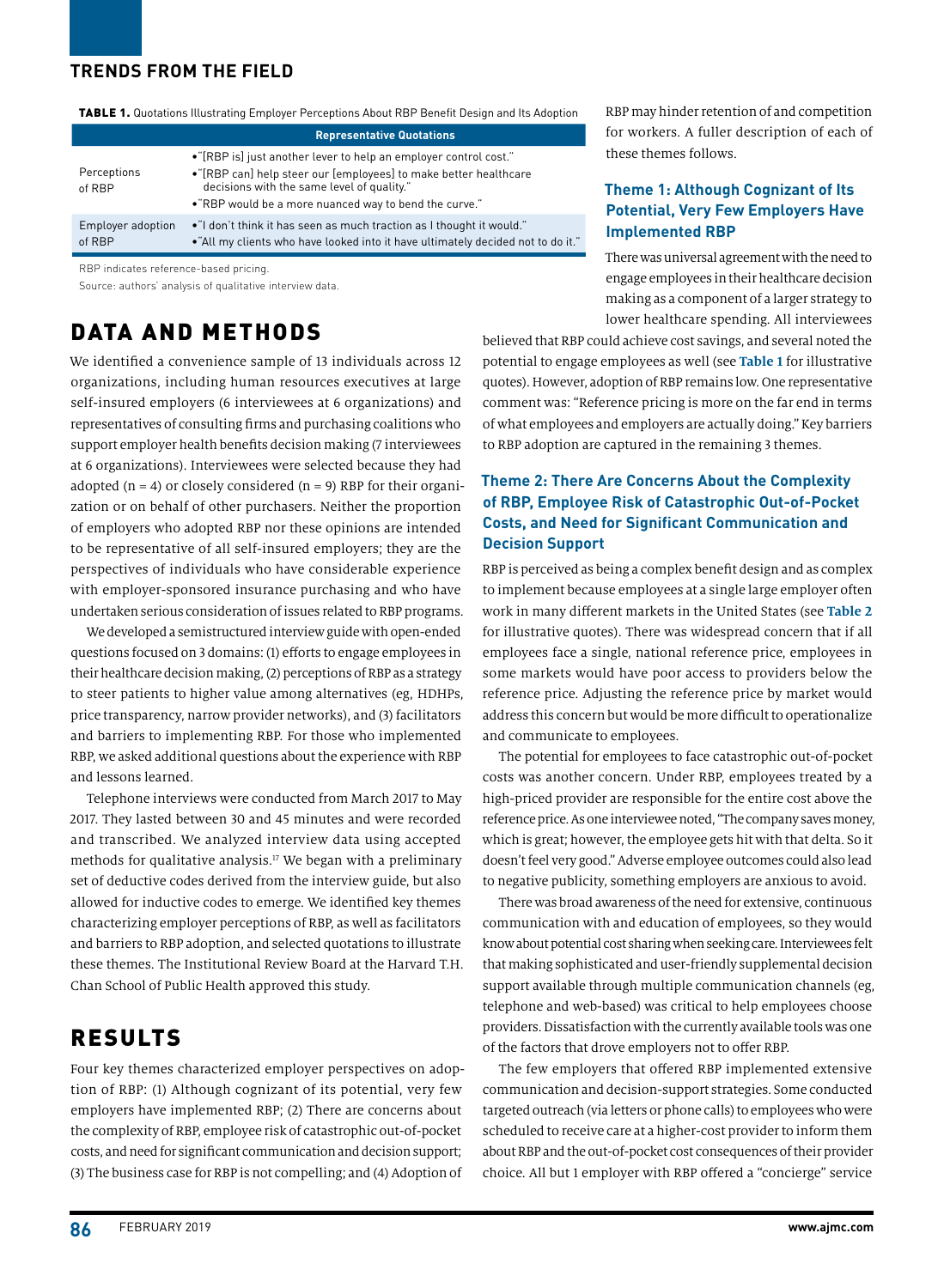that employees could call for help identifying a low-priced provider. The concierge was also intended to help employees communicate with providers about a high-balance bill if they got one. RBP-focused communication was separated from other benefits communications; one employer developed animated videos to describe RBP, and another printed information about RBP on office supply materials that employees worked with every day. Finally, proactive education about RBP with select referring physicians was also mentioned as a strategy to support employee choices.

#### **Theme 3: The Business Case for RBP Is Not Compelling**

The low potential savings from RBP were also a barrier. Although prior research has shown that RBP adoption may yield substantial savings for a given clinical area, the potential savings were low on net across all services. Therefore, RBP did not justify the necessary investment in communication, marketing, and decision support or the efforts to respond to employee disenchantment from more restricted benefits. One interviewee noted: "The savings were not that substantial, and the main reason is procedures are not…high-dollar procedures. [It] was going to save like \$80,000 or something, and it was like, 'OK, for \$80,000, this is not worth the hassle.'"

In contrast, employers using RBP emphasized a mission-driven, "do-the-right-thing" motivation, noting that RBP was the beginning of a longer journey toward improving the value of healthcare spending. They said, for example,

"There's more to it than just saving money. It's about saving money the right way." These employers also noted that starting with a small RBP program, despite low savings, allowed for the close monitoring of the program (eg, providing support for employee travel when necessary, allowing for exemptions for nonroutine cases) to ensure acceptable levels of quality and access are maintained.

#### **Theme 4: Adoption of RBP May Hinder Retention of and Competition for Workers**

The slowdown in the growth in healthcare spending over the past few years in combination with broader economic growth has resulted in private-sector employers facing increased competition for workers. Employers were hesitant to adopt RBP out of concern that it would be viewed negatively by employees. One interviewee noted: "[Many employers] say saving money is not their top priority. [The top priority] is making sure that their employees are happy, making

TABLE 2. Key Themes Related to Employer Concerns and Associated Challenges With RBP Benefit Design

| Benent Design                                                      |                                                                                                                                                                                                                                                                                                                                                                                                                                                                                                              |
|--------------------------------------------------------------------|--------------------------------------------------------------------------------------------------------------------------------------------------------------------------------------------------------------------------------------------------------------------------------------------------------------------------------------------------------------------------------------------------------------------------------------------------------------------------------------------------------------|
| <b>Employer Concerns</b><br><b>With RBP</b>                        | <b>Representative Quotations</b>                                                                                                                                                                                                                                                                                                                                                                                                                                                                             |
| Complexity of RBP                                                  | Due to benefit design:<br>. "We are comfortable at the time of enrollment laying out 'here are your<br>choices'[but once enrolled] we try to make it simple for our people."<br>."you have to be a very educated consumer, and that is so hard."                                                                                                                                                                                                                                                             |
|                                                                    | Due to geographic variation:<br>. "We have a lot of people in rural areas with limited healthcare<br>competitionWe believe that we couldn't do it on a company-wide<br>scale, and that increases the complexity."<br>•"they have employees that live in [rural areas] and it's much cheaper<br>than [for] those that live in Manhattan, and they are seeing very<br>different providers. Is that fair for the employees?"                                                                                    |
| Employees' potential<br>to pay catastrophic<br>out-of-pocket costs | concern that employees won't do the extra legwork to figure out that this<br>[provider] is the cheaper one and this is how much it's going to cost me."<br>• "Employer concerns were primarily the disruption to the employees,<br>meaningthe balance billing that could happen as a result of itA<br>good majority of the employees are lower-paid, under \$35,000 a year."                                                                                                                                 |
| <b>Associated</b><br><b>Challenges</b>                             | <b>Representative Quotations</b>                                                                                                                                                                                                                                                                                                                                                                                                                                                                             |
| Messaging and<br>communication                                     | •"It's something that we feel would probably be the right thing to do, but<br>the single biggest hurdle is communicating this in a way that captures<br>all those nuancesand to have [employees] say 'You're right!"<br>•"It's a varied workforce. You have some people in corporate but then<br>some people with a language barrier and they have a hard enough<br>time understanding [an] HDHP without putting any RBP on top of that."                                                                    |
| Difficulty reaching<br>employees                                   | . "[We have a] large, lower-wage manufacturing workforce with low<br>access to computers."<br>• "[The majority of] my employees are male The primary decision maker<br>for most healthcare decisions is not sitting in my office. They're sitting<br>at home, and I have trouble communicating with them."<br>• "There's so much communication going out to employees now<br>because we're all so, you know, information-heavy I think employers<br>are worried that employees aren't really reading stuff." |
| Need for<br>sophisticated<br>decision support                      | . "We feel it would be an undue burden on our employees to go make<br>them figure this out without better tools and better resources and<br>better transparency."<br>• "We would need a company that offered, by phone, a concierge service<br>as well as online services. For my employee population, I just don't<br>think just online would work."                                                                                                                                                        |

HDHP indicates high-deductible health plan; RBP, reference-based pricing. Source: authors' analysis of qualitative interview data.

> sure they have these nice benefits, making sure the employees are taken care of if they have a problem." Along these lines, firms know "they are competing with…companies who are offering very rich benefits, and they know if they want to get the talent, they also need to do that."

> Due to this reluctance to penalize employees for their provider choices (beyond HDHPs, which interviewees noted are pervasive), use of wellness programs, price transparency tools, disease management programs, and access to vendors that provide second opinions are preferred strategies to engage employees in their healthcare choices. These programs, as one interviewee described, rely "less on sticks and more on carrots." Competition for workers through generous benefits was mentioned only among private-sector employers. When interviewees discussed public employers and union funds, they described growing pressure to control healthcare spending and more consideration of adopting RBP.